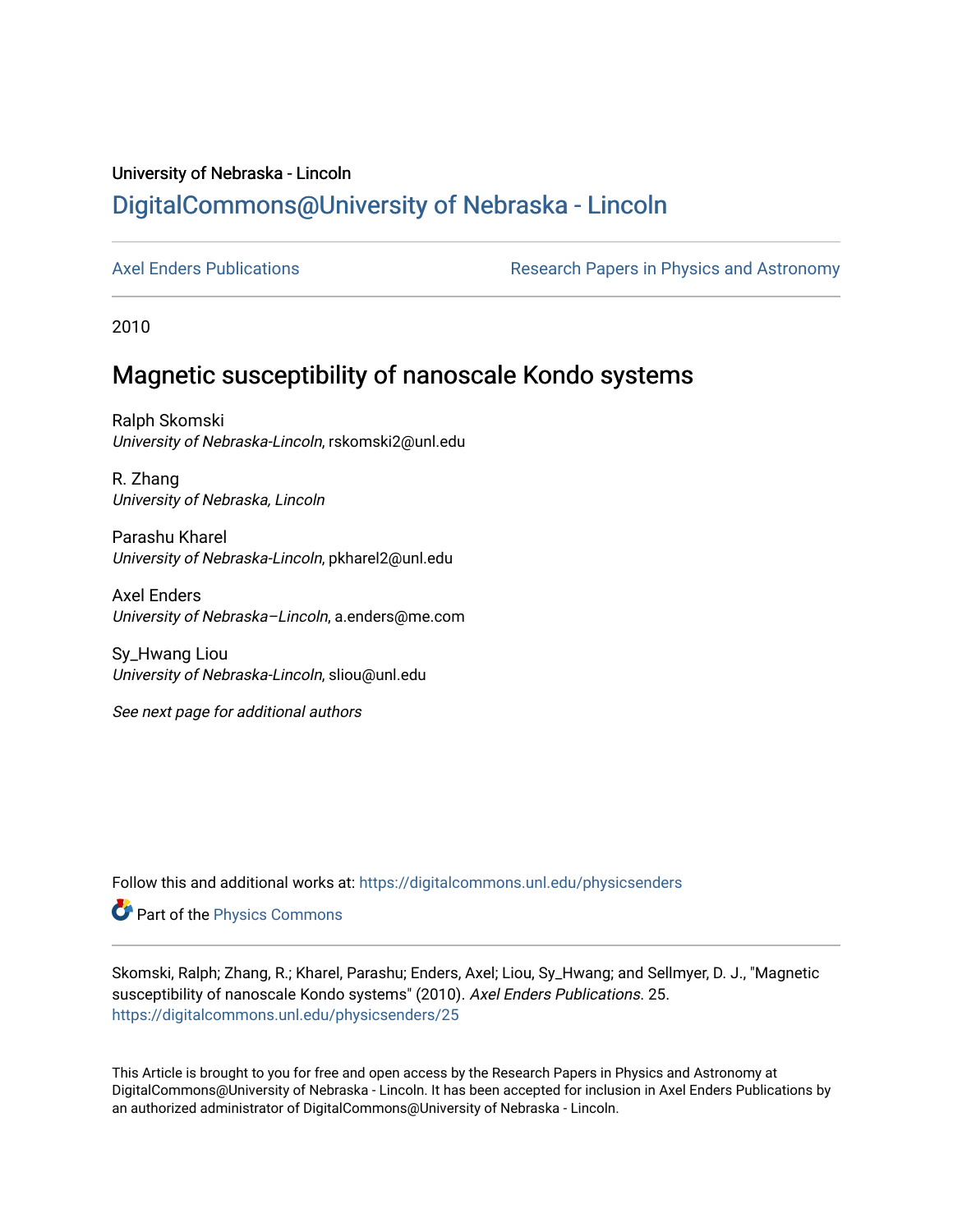# Authors

Ralph Skomski, R. Zhang, Parashu Kharel, Axel Enders, Sy\_Hwang Liou, and D. J. Sellmyer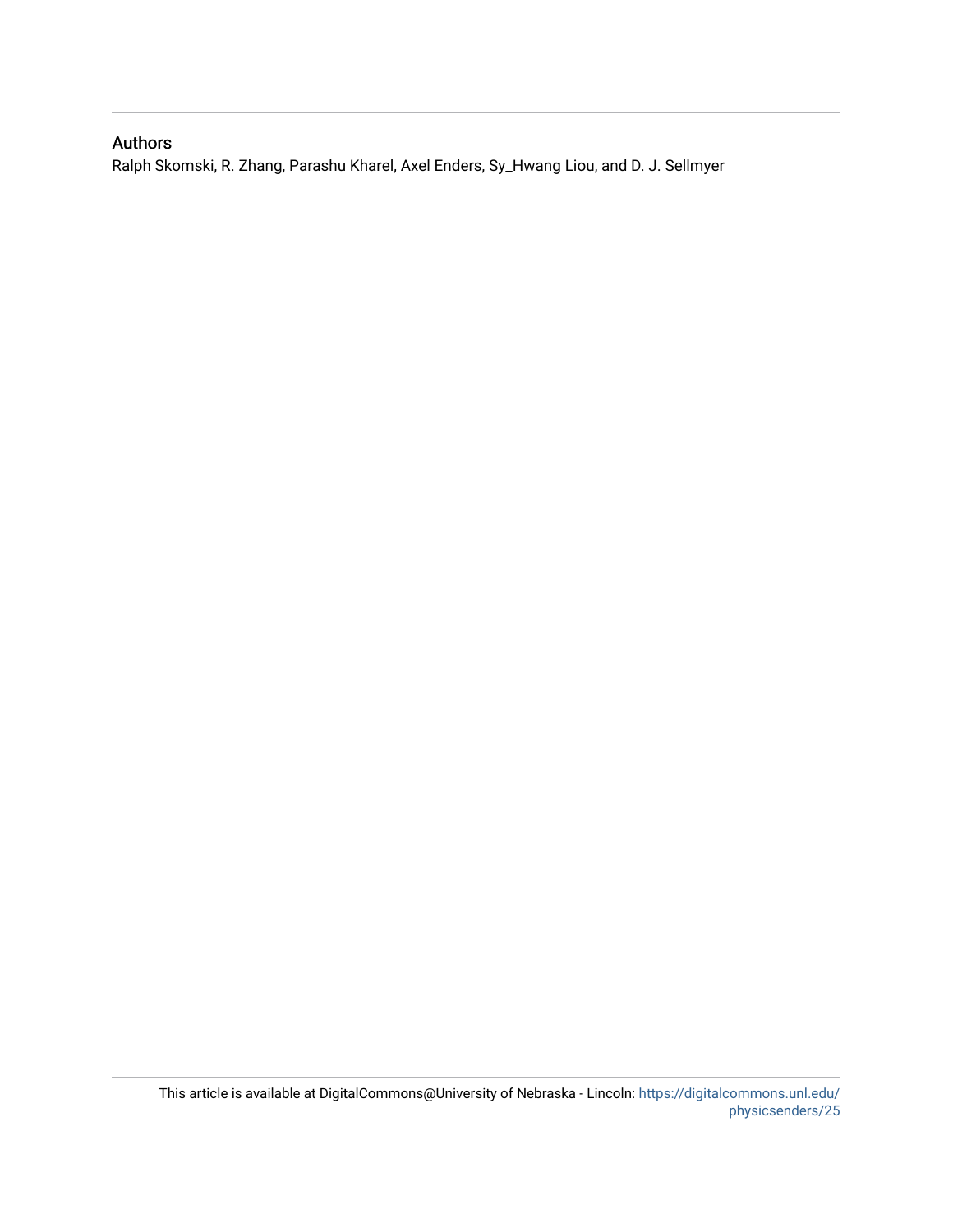# **[Magnetic susceptibility of nanoscale Kondo systems](http://dx.doi.org/10.1063/1.3365134)**

R. Skomski,<sup>a)</sup> R. Zhang, P. Kharel, A. Enders, S.-H. Liou, and D. J. Sellmyer *Department of Physics and Astronomy and Nebraska Center for Materials and Nanoscience, University of Nebraska, Lincoln, Nebraska 68588, USA*

Presented 21 January 2010; received 31 October 2009; accepted 19 November 2009; published online 22 April 2010)

The mesoscopic Kondo effect in metallic nanoparticles containing a magnetic impurity is investigated by model calculations. A Maxwell–Garnett approach is used to approximately determine the resistivity of doped nanoparticles in a matrix, and the magnetic susceptibility is estimated from the confinement of the conduction electrons. Conductivity measurements of nanoparticles embedded in a matrix are difficult to realize, because metallic matrices distort the Kondo cloud, whereas insulating or semiconducting matrices yield a very weak signal. By comparison, susceptibility measurements do not suffer from these shortcomings. The Kondo effect survives in nanoparticles even if the cluster size is much smaller than the Kondo screening cloud, but the effective Curie constant becomes constant below a particle-size dependent transition temperature and the temperature dependence of the susceptibility is no longer universal. © *2010 American Institute of Physics*. doi[:10.1063/1.3365134](http://dx.doi.org/10.1063/1.3365134)

## **I. INTRODUCTION**

The Kondo effect has recently attracted renewed attention, stimulated by progress in various areas of nanotechnology. $\frac{1}{6}$  $\frac{1}{6}$  $\frac{1}{6}$  In bulk materials, the effect is usually associated with the resistance minimum, which was discov-ered in 1930 by Meissner and Voigt<sup>[7](#page-4-2)</sup> and explained by Kondo in  $1964<sup>8</sup>$  It is caused by magnetic impurities in the metallic host, and its explanation involves an integration over all *k*-vectors of the host's conduction electrons. This *k*-space integration is the reason for the occurrence of the logarithmic term governing the resistivity, which increases as  $ln(T)$  with decreasing temperature.<sup>8</sup> However, the large number of *k*-vectors is only one aspect of the phenomenon. From a many-body point of view, the Kondo effect is caused by competing Coulomb and hopping integrals. It involves a well-localized orbital having a low on-site energy  $E_0$  for the first electron but where the presence of a second electron of opposite spin is inhibited by a high Coulomb energy. A hopping integral *t* connects the localized orbital to a single delocalized orbital and yields the system's "single-orbital" Kondo temperature  $T_K = 2t^2 / k_B E_o$ .<sup>[9,](#page-4-4)[10](#page-4-5)</sup> Below this temperature, the impurity spin is antiferromagnetically (AFM) coupled to the delocalized electron,  $9,10$  $9,10$  similar to the AFM interaction of magnetic impurities with the Kondo screening cloud in bulk metals.

Nanostructuring makes it possible to control the wavelength of the conduction electrons that contribute to the Kondo effect. Consider, for example, a single magnetic impurity in an approximately spherical metal cluster of radius *R*. The screening cloud, whose size is given by the Kondo coherence length  $\xi \sim v_F / T_K$ ,  $\frac{6}{3}$  $\frac{6}{3}$  $\frac{6}{3}$  can be much larger than typical mesoscopic (nanostructural) feature sizes, and the question arises how nanoscale confinement affects the Kondo effect. In the literature, there are two opposing views. On the one hand, the Kondo effect involves a large number of conduction electrons, and this continuum is essential for the understanding of the resistance minimum. $8,11$  $8,11$  On the other hand, as outlined above, the basic quantum-mechanical feature behind the Kondo effect is the interaction of a well-localized impurity spin with delocalized electrons, and this coupling is already realized for a single delocalized or conduction electron. $9,10$  $9,10$  This means that basic features of the Kondo effect survive even for very few electrons. An extreme view is that nanostructuring has little or no effect on the Kondo effect.<sup>[12](#page-4-7)</sup>

The traditional experimental approach toward the Kondo effect is to measure the resistivity. However, if one considers such measurements in doped metallic clusters in a metallic matrix, then conduction electrons leave and enter the particles, the Kondo cloud extends beyond the nanoparticle, and the distinction between bulk and nanoparticle Kondo effects blurs. In the opposite limit of an insulating or semiconducting matrix, the relative signal by nanoparticles strongly decreases due to the enhanced resistive contrast between particle and matrix.

It is possible to directly measure Fano–Kondo resonances of nanostructures such as atomic contacts, for example, by scanning tunneling microscope,  $\frac{1,2,5}{1,2,5}$  $\frac{1,2,5}{1,2,5}$  $\frac{1,2,5}{1,2,5}$  $\frac{1,2,5}{1,2,5}$  but these methods are very complicated, partially due to the involvement of unconfined electron states. Our emphasis is on a different and conceptually very simple approach, namely, to analyze the magnetic susceptibility of magnetic impurities in metallic nanoparticles.

#### **II. RESISTIVITY**

Experimentally, the Kondo effect is normally associated with the resistance minimum<sup>4</sup> near the Kondo temperature. The resistivity may, in principle, be determined by embedding the nanoparticles in a matrix and measuring the net a) Electronic mail: rskomski@neb.rr.com. The resistivity change  $\delta \rho$  caused by the Kondo effect (Fig. [1](#page-3-0)).

Electronic mail: rskomski@neb.rr.com.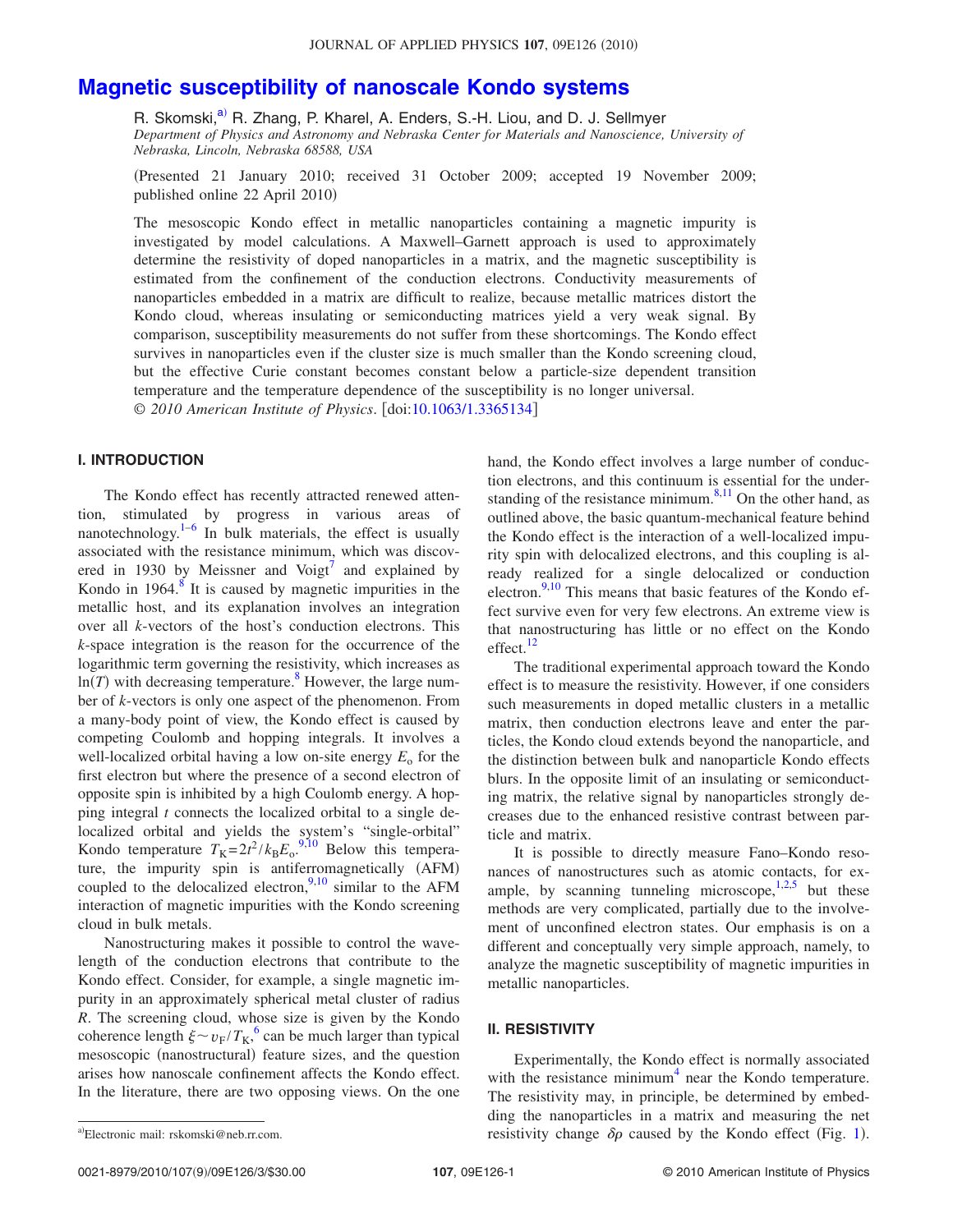<span id="page-3-0"></span>

FIG. 1. Kondo screening clouds around magnetic impurities: (a) bulk solids, (b) nanoparticle in a metallic matrix, and (c) nanoparticle in a nonmetallic matrix. The bright regions are the Kondo screening clouds.

Figure [1](#page-3-0) illustrates the involved geometry. Compared to the (a) bulk, there are two limits, namely, (b) embedding in a metallic matrix and (c) embedding in an insulating matrix. In (b), the Kondo cloud (bright) extends deep into the matrix, and the mesoscopic Kondo cloud is no longer well-defined. In (c), the Kondo cloud is confined to the nanoparticle, but the question arises how the insulating character of the matrix affects the nanoparticles' contribution to the resistivity.

A simple approach is to treat the cluster and its surrounding on a continuum level, by using the Bruggeman (or Maxwell-Garnett) approach in analogy to the inverse electric and magnetic susceptibilities of composites. $13,14$  $13,14$  For small volume fractions *f* of the cluster regions, the effective resistivity obeys

$$
\rho = \rho_{\rm M} \left( 1 + 3f \frac{\rho_{\rm P} - \rho_{\rm M}}{2\rho_{\rm P} + \rho_{\rm M}} \right),\tag{1}
$$

where  $\rho_P$  and  $\rho_M$  are the resistivities of matrix and particles, respectively. For small resistivity contrast, where  $\rho_P \approx \rho_M$ , the effective resistivity is equal to the volume-averaged resistivity and the corresponding Kondo resistivity change  $\Delta \rho / \rho = f \delta \rho / \rho_{\rm P}$  is relatively easy to measure. However, a small resistivity contrast means that there is a strong hybridization between the conduction electrons of matrix and particle. This causes the Kondo screening cloud to extend deep into the matrix, so that the volume fraction  $f$  and the change  $\delta \rho$  are no longer well-defined. The hybridization problem can be circumvented by using a highly resistive matrix, which confines the Kondo cloud to the particle. Unfortunately, this yields a strong reduction in the relative resistivity change to  $\Delta \rho / \rho = 3f \delta \rho / \rho_M$ , reaching  $\Delta \rho / \rho = 0$  for an insulating matrix  $(\rho_M = \infty)$ .

### **III. SUSCEPTIBILITY**

It is well known that the bulk Kondo effect leads to a strong reduction in the low-temperature magnetic susceptibility  $\chi$  (Refs. [15](#page-4-13) and [16](#page-4-14)) and that the drop starts in the vicinity of the Kondo temperature

$$
T_{\rm K} = W \exp(1/\kappa). \tag{2}
$$

Here *W* is roughly equal to the width of the conduction band and  $\kappa = |J| D(E_F)$  is a coupling parameter describing the exchange interaction between impurity spin and conduction electrons. To simplify the comparison with the paramagnetic susceptibility  $C/T$ , it is convenient to write

$$
\chi = \frac{C}{T} \left[ 1 - F(T/T_{\text{K}}) \right] \tag{3}
$$

where the function  $F(T/T_K)$  describes how the coupling to the Kondo cloud causes the impurity spin to become "locked." At zero temperature  $F=1$ , corresponding to complete screening, whereas  $T = \infty$  reproduces the paramagnetic  $\lim$ it  $(F=0)$ .

The transition between the high-temperature and lowtemperature regimes occurs in the vicinity of the Kondo temperature. The high-temperature susceptibility is Curie-like,  $\chi$ =*C*/*T*, but at *T*=4*T*<sub>K</sub> the susceptibility is reduced to about  $0.5C/T$  ( $F = 50\%$ ) and at  $T = 0.1T<sub>K</sub>$  it reaches about  $0.04C/T$  $(F=96\%)$ <sup>[15](#page-4-13)</sup>. The asymptotic high-temperature behavior is<sup>15</sup>

<span id="page-3-1"></span>
$$
\chi = \frac{C}{T} \left[ 1 - \frac{1}{\ln(T/T_{\text{K}})} \right]
$$
\n(4)

or  $F = 1/\ln(T/T_K)$ . The same logarithmic expression occurs in the Kondo resistivity $\delta$ 

$$
\rho(T)/\rho_0 = \text{const.} - \ln(T/T_K). \tag{5}
$$

More generally, both the resistivity and the susceptibility are described by  $F(T/T_K) = \Phi^{-1}[\ln(T/T_K)]$  where  $\Phi$  is universal, that is, independent of the details of the metallic host.<sup>15</sup> The function  $\Phi$  depends on  $T_K$  but not separately on other quantities, such as the *s*-*d* exchange *J* and the density of states  $D(E_F)$ .

The logarithmic  $ln(T/T_K)$  term reflects the sharpness of the Fermi surface. $8$  Treating the interaction *J* by perturbation theory implies that conduction electrons temporarily occupy states above the Fermi level. The effect is huge at very low temperatures and notoriously difficult to treat by perturbation theory, but the thermal smearing of the Fermi surface means that a typical conduction electron must change its energy by a value of order  $k_B T$ . Second-order perturbation theory involves a wave-vector integration over inverse energy differences,  $1/(E_{\mathbf{k}}-E_{\mathbf{k}})$ , and can therefore be used at high temperatures, where it yields the  $ln(T/T_K)$  term.<sup>8,[11](#page-4-6)</sup>

Nanoparticles do not have a sharp Fermi surface enclosing a continuum of *k*-states but discrete *k*-points in reciprocal space and a gap between the highest occupied and lowest unoccupied states. When  $k_B T_K$  becomes smaller than the typical energy spacing  $\Delta$  between the *k*-points, then the Kondo effect cannot fully develop, because the conduction electrons need states to be scattered into. This happens for particle radii *R* smaller than about  $W/k_Fk_BT_K$ . Basically, this length is equal to the Kondo coherence length  $\xi \sim v_F / T_K$ , which describes the size of the Kondo cloud. Past efforts to experimentally verify the relation between feature size *R* and Kondo coherence length  $\xi$  have been inconclusive.<sup>[4](#page-4-10)[,6](#page-4-1)</sup> A fundamental reason for these difficulties seems to be the interference by unconfined conduction electrons in the investi-gated wire and thin-film structures, similar to Fig. [1](#page-3-0)(b). For example, in thin wires, the wave vectors of the itinerant electrons are discrete in the plane perpendicular to the wire axis but continuous in the direction parallel to the wire. This wave-vector continuum ensures Kondo excitations down to very low temperatures.